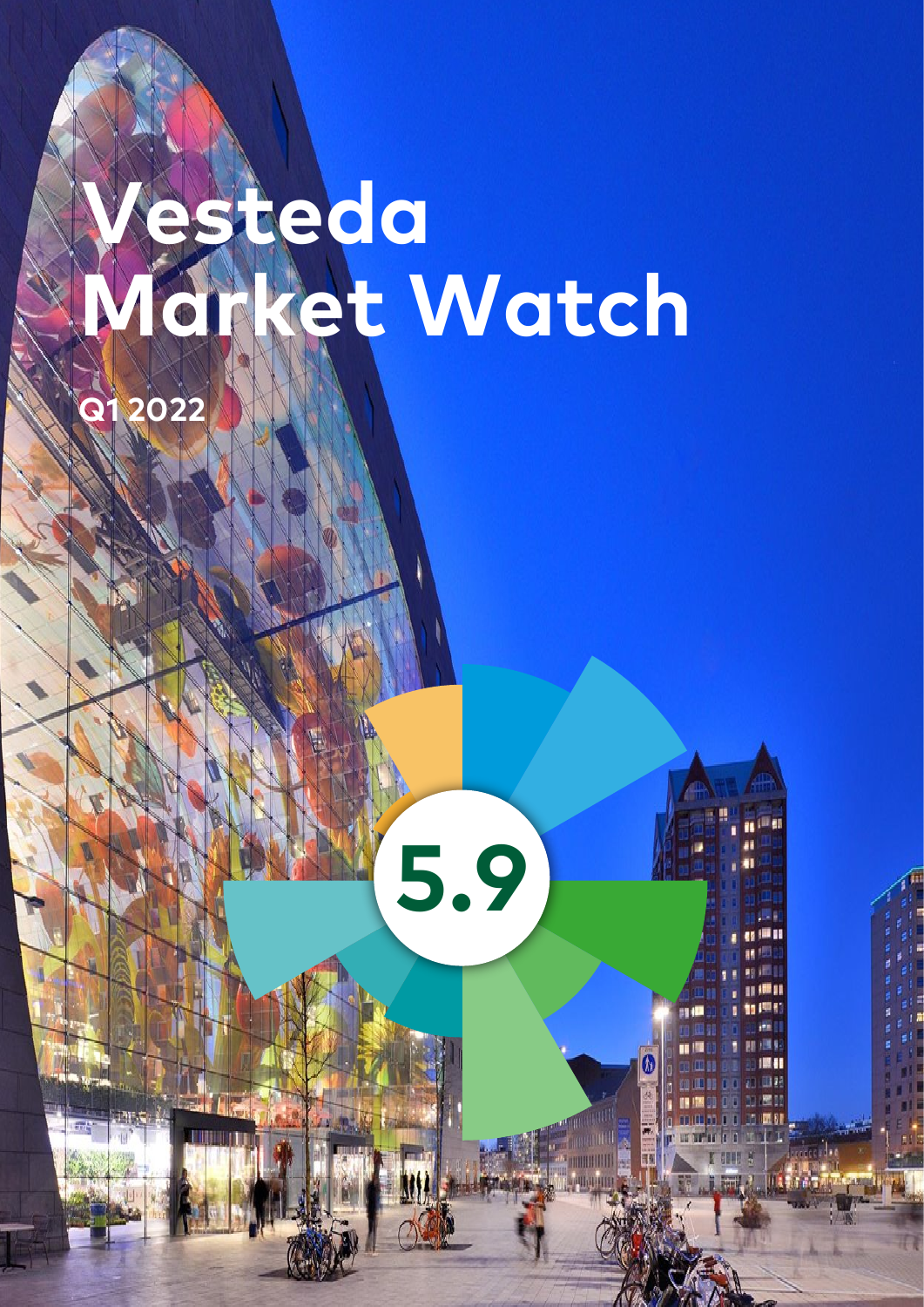## **Housing Market Indicator**

The Housing Market Indicator of Q1 2022 dropped significantly to 5.9, from 7.3 in Q3 2021. The decrease of the HMI is mainly caused by the massive increase in inflation and negative consumer confidence.

The consumer side of the HMI is under pressure. Confidence among Dutch consumers has deteriorated in the first quarter of 2022. While the coronavirus no longer dominates our daily lives, it has been replaced by the war in Ukraine which now impacts the economy and sentiment among consumers. The consumer confidence indicator stands at -39 in March, down from -30 in February. Consumers are mainly gloomier about the next twelve months. Affordability also continues to decline and contributed to the drop of the HMI.

The sharp increase in inflation had a downward effect on the economic driver of the HMI. Energy currently makes a significant contribution to overall inflation. In March, the consumer price index (CPI) was 9.7 percent higher than in the same month last year. On the other side we observe positive developments; economic growth continues, and the unemployment rate is still very low.

The sustainability score increased, to 6.2 from 5.3 in Q3 2021 which is mainly caused by the decrease of CO2 emissions. Last year the level of CO2-emissions have been very volatile due to effects of the pandemic, especially less traffic and industrial activity caused by the lockdowns.

The score on the housing driver remains high, but it slightly decreased to a score of 8.2, coming from 8.7. Price levels on the owner-occupier market are still rising and the housing market remains tight, which is indicated by low supply-demand ratios.



Please visit [www.vestedamarketwatch.com](https://www.vesteamarketwatch.com) for more information on the Housing Market Indicator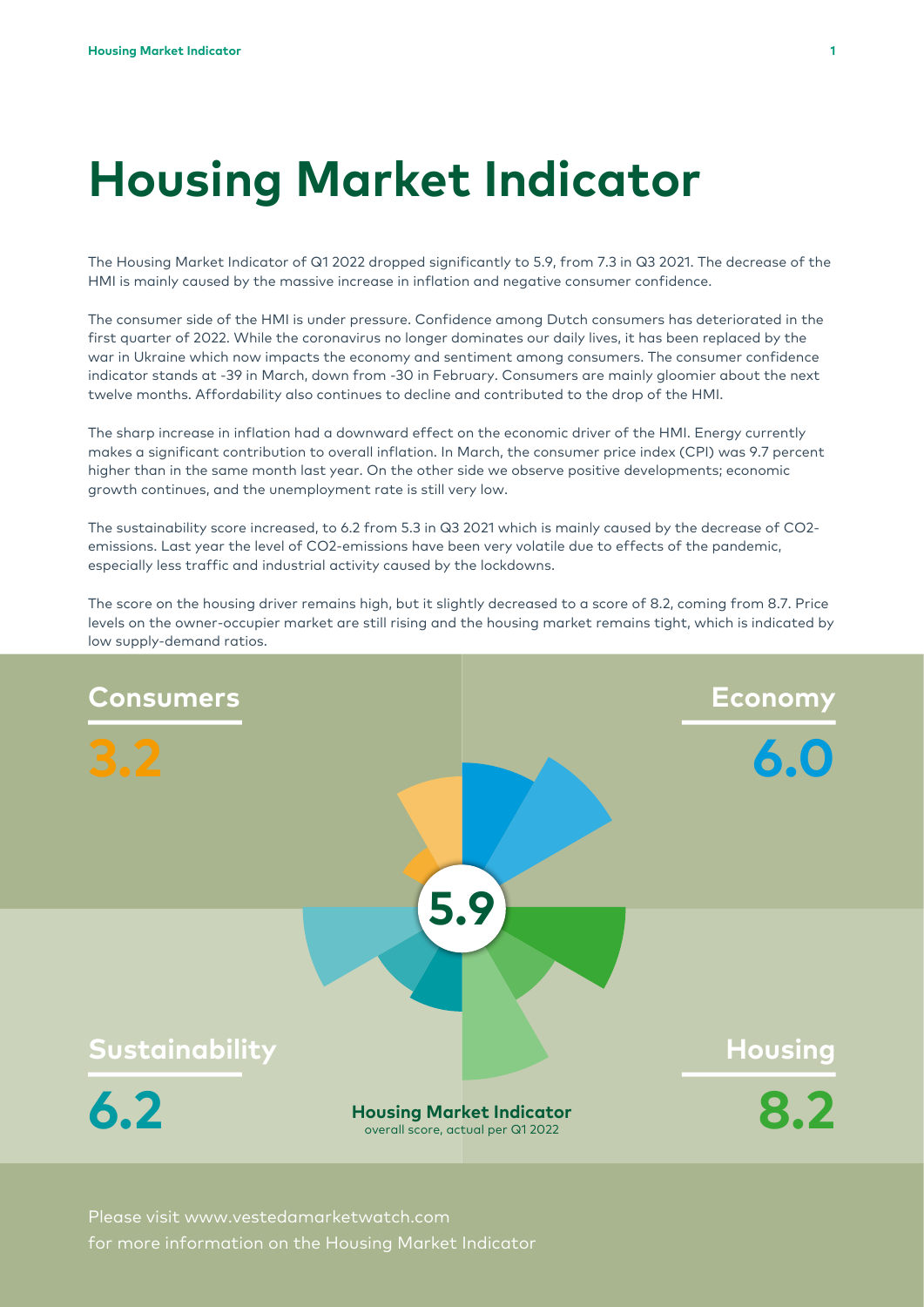**Q1 2020 - Q1 2022**

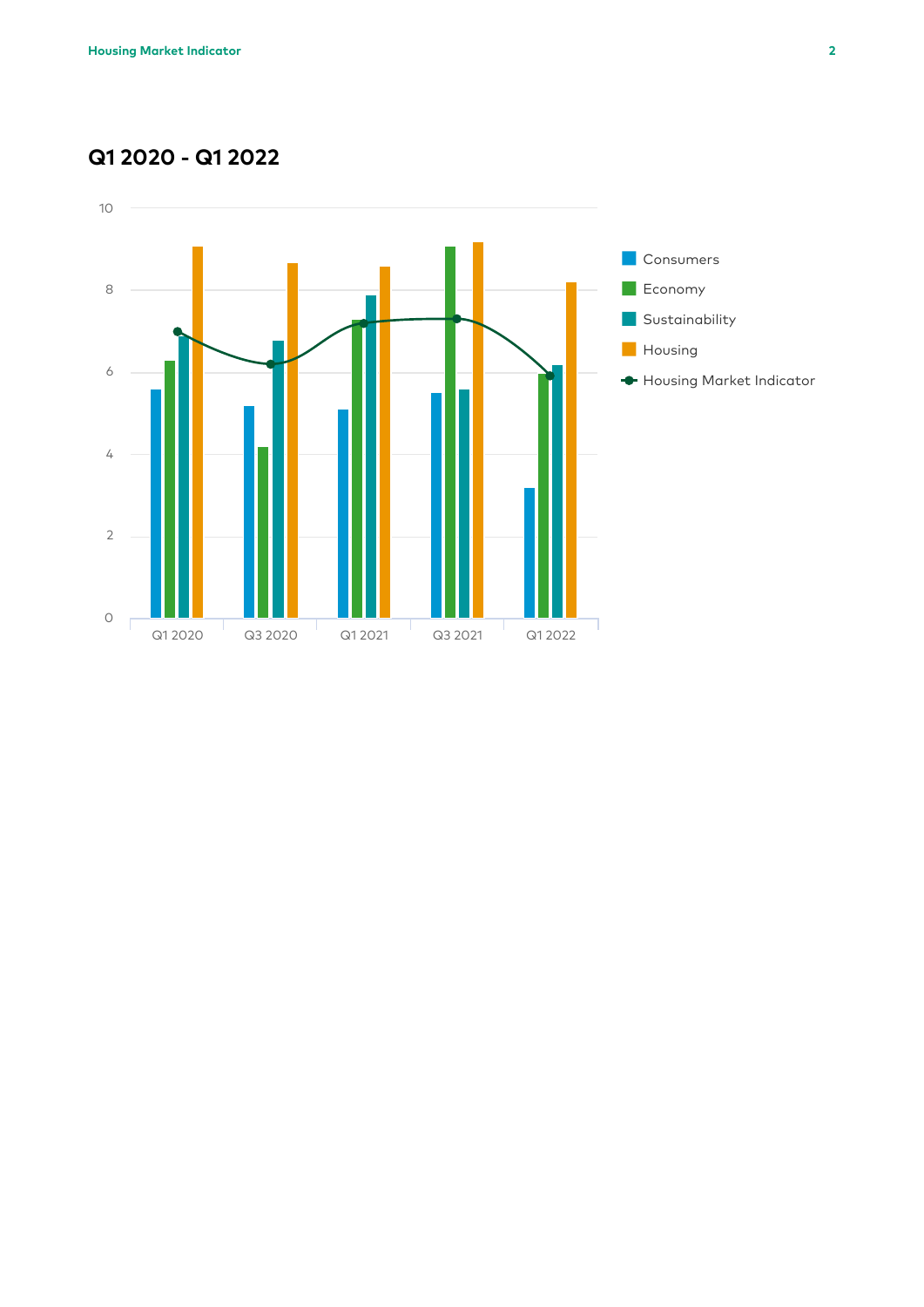

# **Consumers 3.2**

### **Q1 2020 - Q1 2022**



#### **Consumer confidence 0.3**

• Consumer confidence is nearly at an all-time low. The consumer confidence indicator stands at -39 in March, down from -30 in February. For the sixth month in a row consumers were more negative than in the previous month. The current consumer confidence level is far below the average over the past two decades (-8). The war in Ukraine obviously plays an important role in the Dutch consumer confidence. Consumers are mainly gloomier about the next twelve months.

Source: Statistics Netherlands

#### **Affordability 2.4**

- The driver for the affordability of housing in The Netherlands keeps declining to a score of 2.4 in the last quarter of 2021.
- Price levels on the owner-occupier and rental market are still rising and the enormous scarcity continues. The sharp increase in cost of energy will also have an impact on the affordability of housing, especially when the rise in salaries lags behind the increased cost levels. Affordability of housing remains high on the political agenda.

Source: Calcasa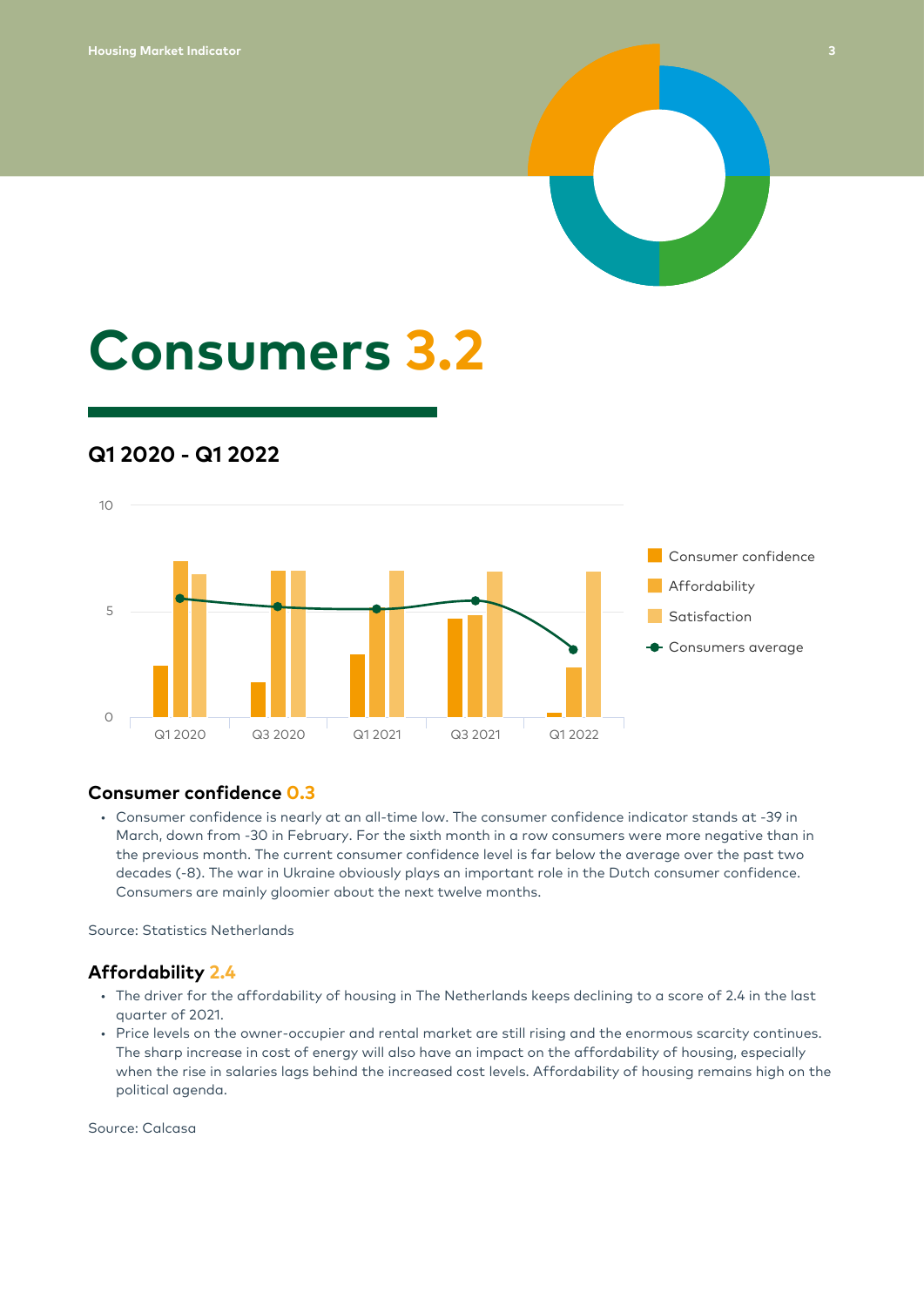

#### **Satisfaction 6.9**

• The annual benchmark dropped by 10 basis points to a score of 6.9 in 2021. The score of 6.9 is the actual score the tenants gave Dutch institutional investors for their services. It's the first time in five years that the overall score of the benchmark has slightly dropped (7.0 in 2020). This small change might be caused by the influence of Covid-19, people being more at home and as a result, they experience inconveniences more frequently.

Source: IVBN/Customeyes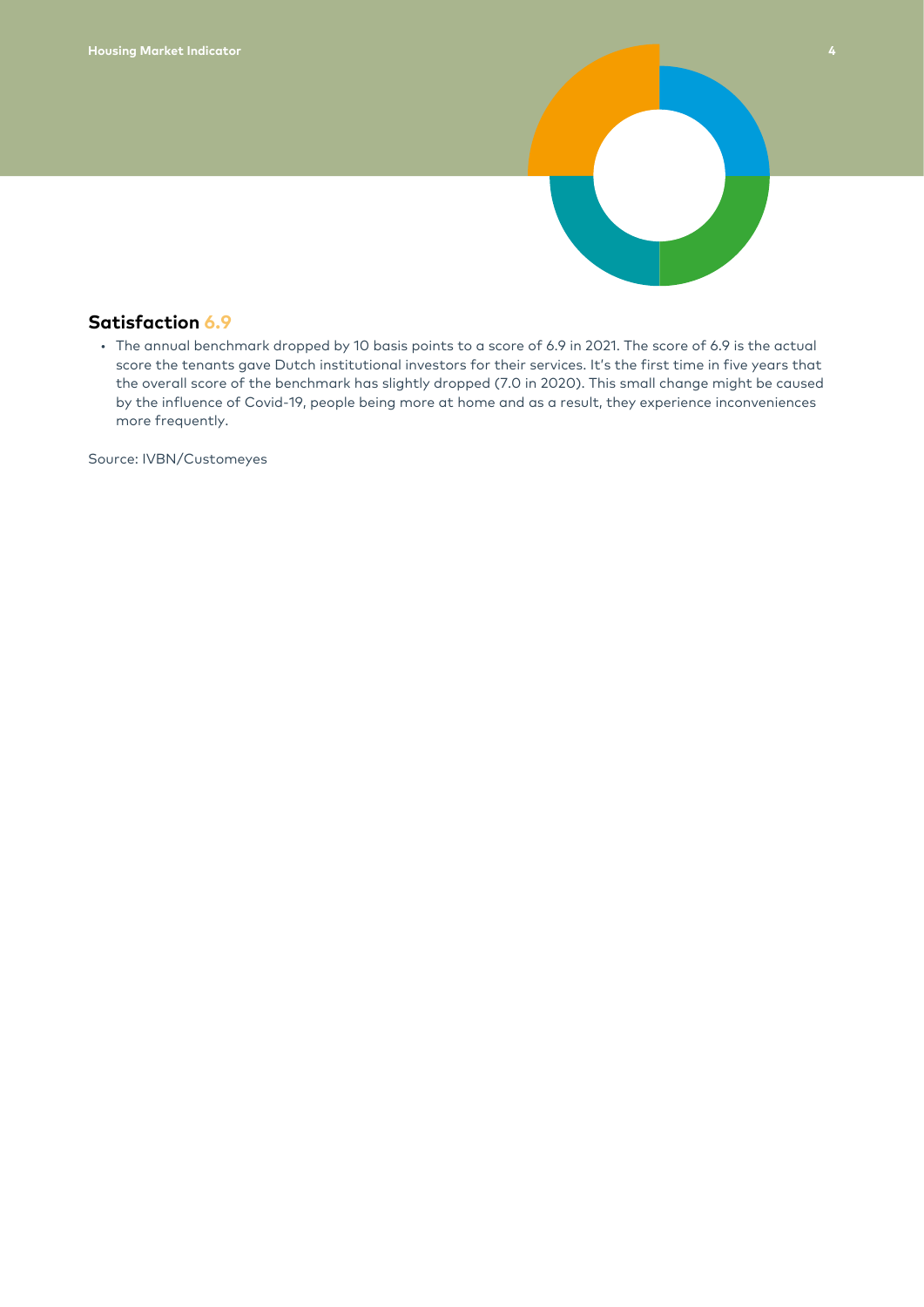

# **Economy 6.0**

### **Q1 2020 - Q1 2022**



#### **Economic growth 7.9**

- The driver for Economic growth stands well at 7.9 in Q4 2021. Gross domestic product (GDP) increased by 1.0 percent in Q4 2021 relative to the previous quarter. Growth in Q4 was largely due to increased public consumption, investments and the trade balance.
- GDP growth in Q4 2021 relative to Q4 2020 amounted to 6.5 percent. With the release of data on Q4, the provisional annual growth rate over 2021 has become available. GDP increased with 5.0 percent year on year in 2021.

Source: Statistics Netherlands

#### **Unemployment 10.0**

• The unemployment rate is historical low and therefore gets the maximum score of 10.0. In the period December through February, unemployment declined by an average of 8 thousand per month. This resulted in 336 thousand unemployed in February 2022, i.e. 3.4 percent of the total Dutch labour force.

Source: Statistics Netherlands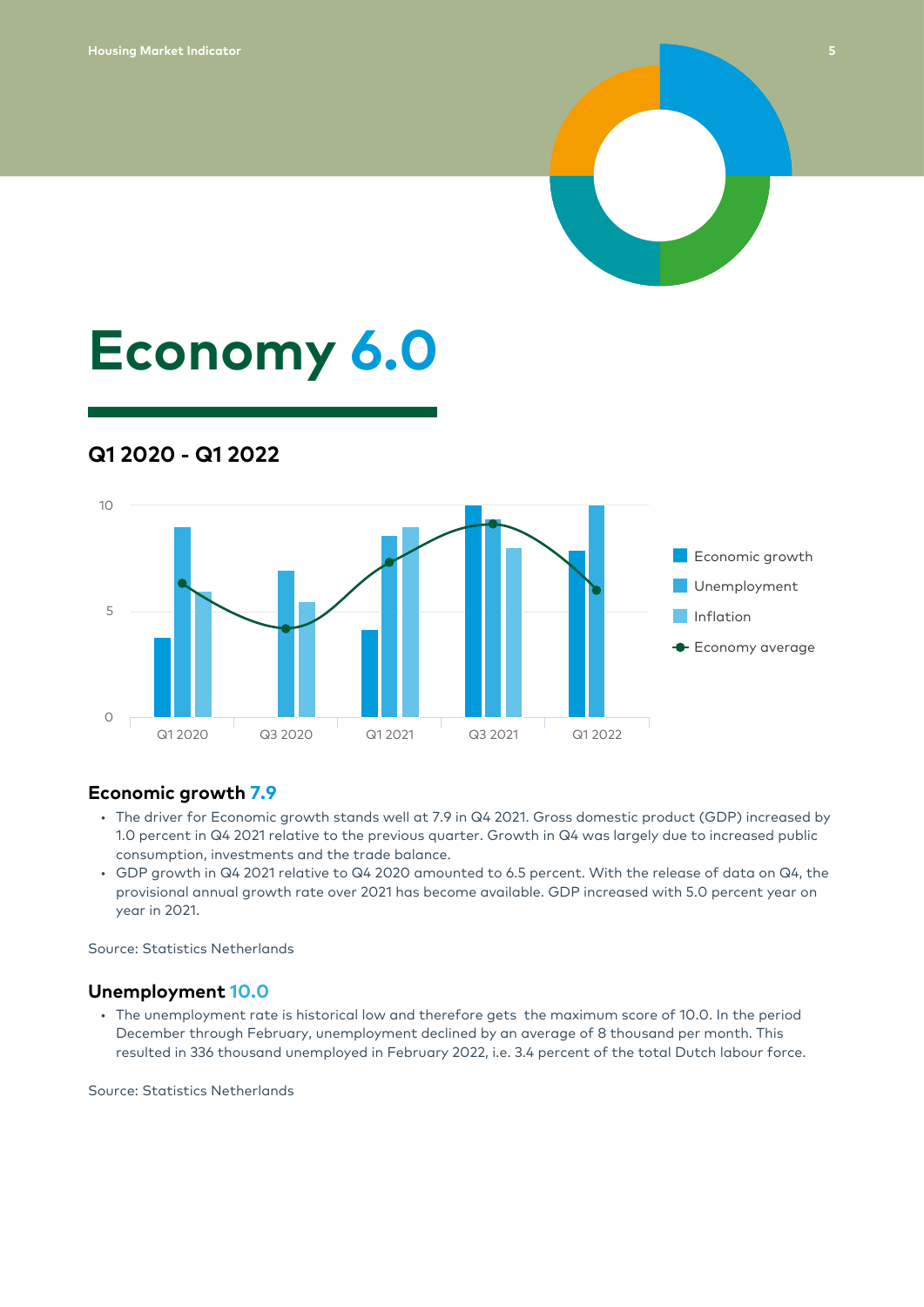

#### **Inflation 0.0**

- In March 2022 the consumer price index (CPI) was 9.7 percent higher than in the same month last year. The sharp increase in inflation had significant impact on the economic driver of the HMI. The massive increase in inflation is mainly caused by the price development of energy. The inflation in March is the highest since May 1976.
- Aside from energy, the price development of motor fuels and food had an upward effect on the inflation rate. The price increase of motor fuels amounted to 36.5 percent relative to March 2021.
- The Dutch government has taken (temporary) measures to curb the rise in energy costs for consumers. Tax rates on fuel and electricity has been reduced. Despite energy tax reduction, the year-on-year price rise of energy increased.
- \*In the Netherlands the CPI is the main standard for measuring inflation. The main conceptual difference between the CPI and the HICP for the Netherlands is that, unlike the CPI, the HICP does not take into account the costs of homeownership. In the Dutch CPI, these costs are calculated based on developments in rental property prices. According to the European HICP, consumer goods and services in the Netherlands were 11.9 percent more expensive in March than in the same month last year.

Source: Statistics Netherlands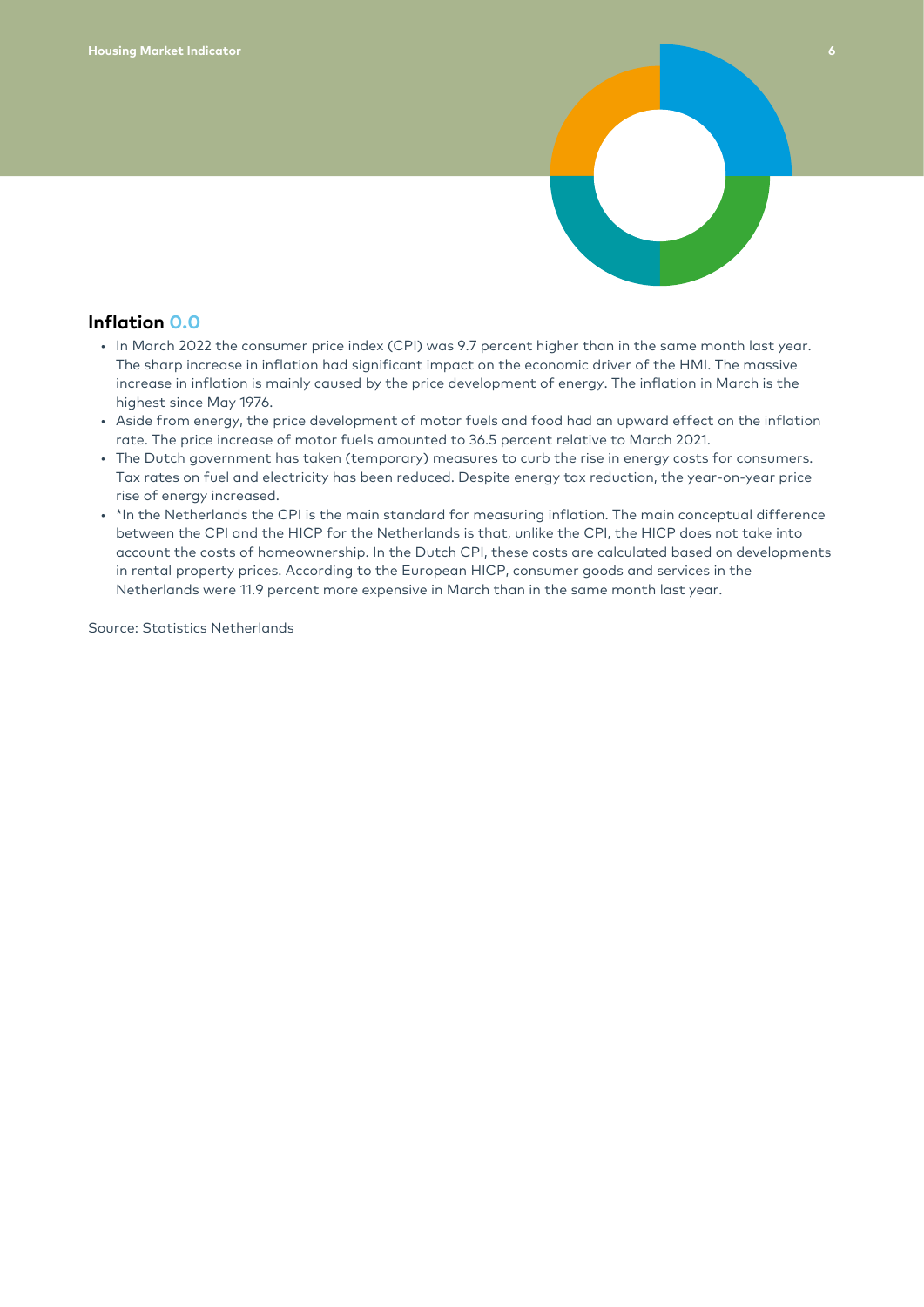

# **Sustainability 6.2**

### **Q1 2020 - Q1 2022**



#### **CO2 emissions 5.0**

- The driver for CO2 emissions increased to 5.0 in Q4 2021, from 0.9 in Q3 of 2021. Last year the level of CO2 emissions have been very volatile due to effects of the pandemic. Months with a lockdown had far fewer emissions than normal periods..
- However, in 2021, greenhouse gas (GHG) emissions showed a year-on-year increase of 2.1 percent. This means that the sharp reduction of emissions in 2020 did not continue. That year saw a decline of 8.8 percent. The increase in 2021 is mainly due to higher natural gas consumption in the built environment. And in the first half of 2021 it was colder than a year earlier.

Source: Statistics Netherlands

#### **Renewable electricity 4.5**

- The growth of the use of renewable electricity continued but at a lower pace than in Q3 2021. However, 2021 was a good year regarding the use of renewable energy sources. Production of renewable energy rose by 22 percent year on year, while production from fossil sources fell by 11 percent. Last year, 33 percent of total electricity production came from renewable sources.
- In 2021, solar power increased by 30 percent, wind power by 17 percent and production from biomass by 23 percent. The higher electricity production from renewable sources is largely due to an increased capacity for solar (from 11.0 GW in 2020 to 14.3 GW in 2021) and wind energy production (from 6.6 GW in 2020 to 7.8 GW in 2021).

Source: Statistics Netherlands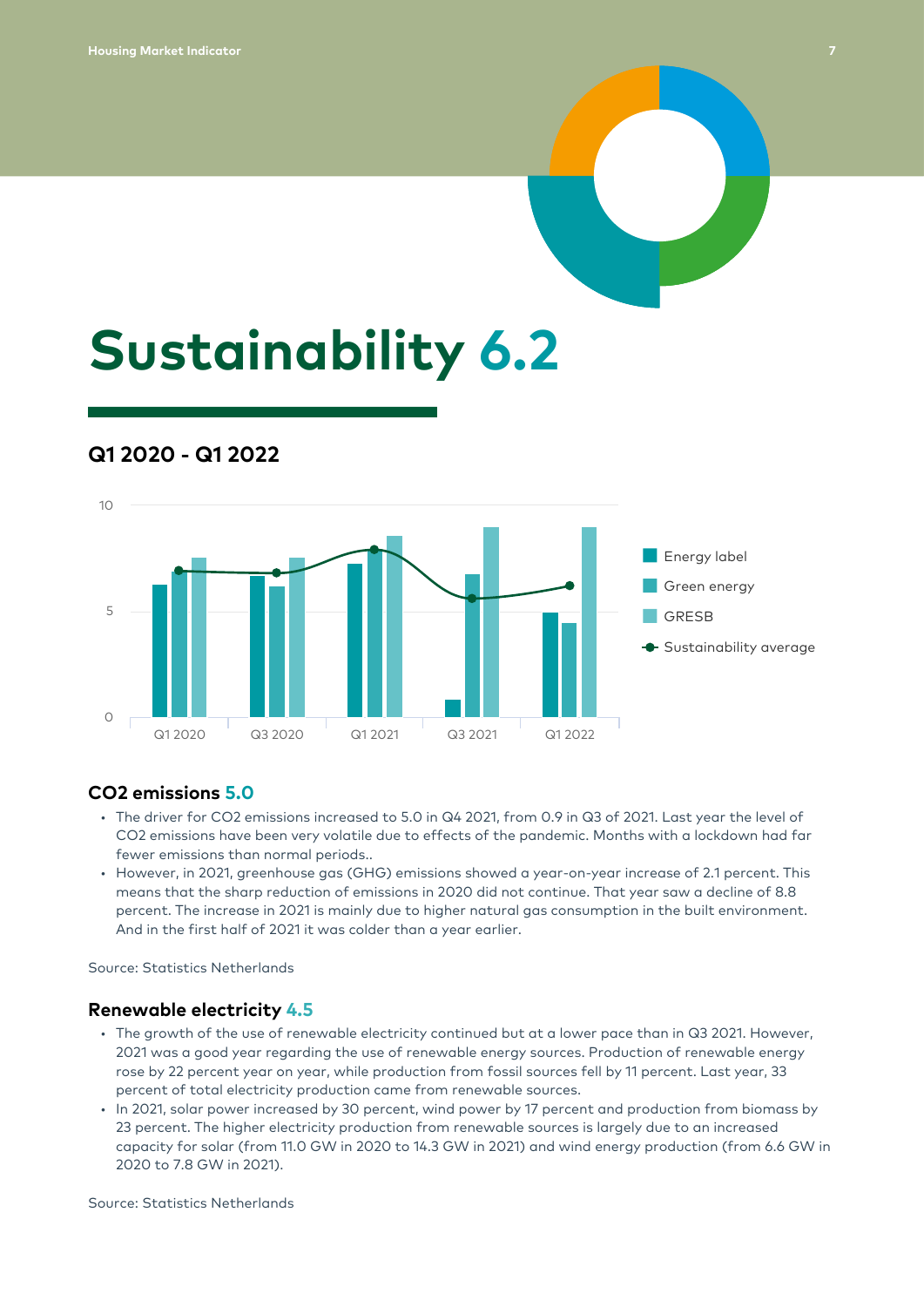

#### **GRESB 9.0**

- The Dutch non-listed residential companies scored a total of 90 points on average in 2021. This high score reflects the fact that institutional investors are devoting considerable attention to sustainability issues.
- The Global Real Estate Sustainability Benchmark (GRESB) is a tool used to compare the sustainability scores of real estate investment funds. The benchmark rates environmental management practices and their implementation.

Source: GRESB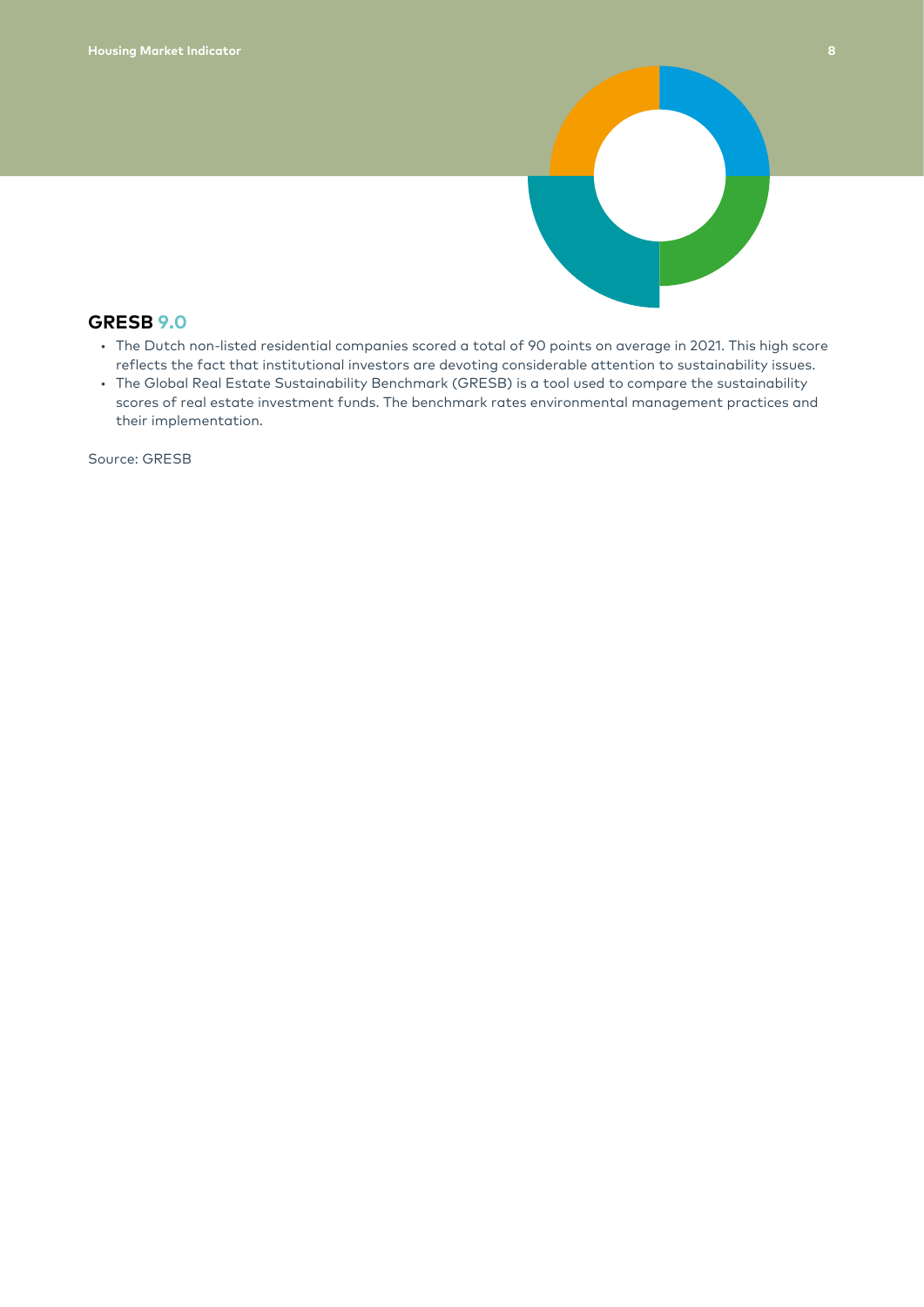

# **Housing 8.2**

### **Q1 2020 - Q1 2022**



#### **Market liquidity 9.3**

• The housing market remains tight, which is indicated by low supply-demand ratios. In the last quarter of 2021 the market liquidity scored 9.3. The low market liquidity shows the ongoing pressure on the Dutch housing market.

Source: Calcasa

#### **Rental prices 5.2**

• Price levels on the rental market are still high, mainly as a result of the enormous scarcity. Although, the increase is not as sharp compared to the market of owner occupied homes, affordability of housing remains under pressure for some households This applies mainly to home seekers in the lower- and midmarket segment.

Source: Calcasa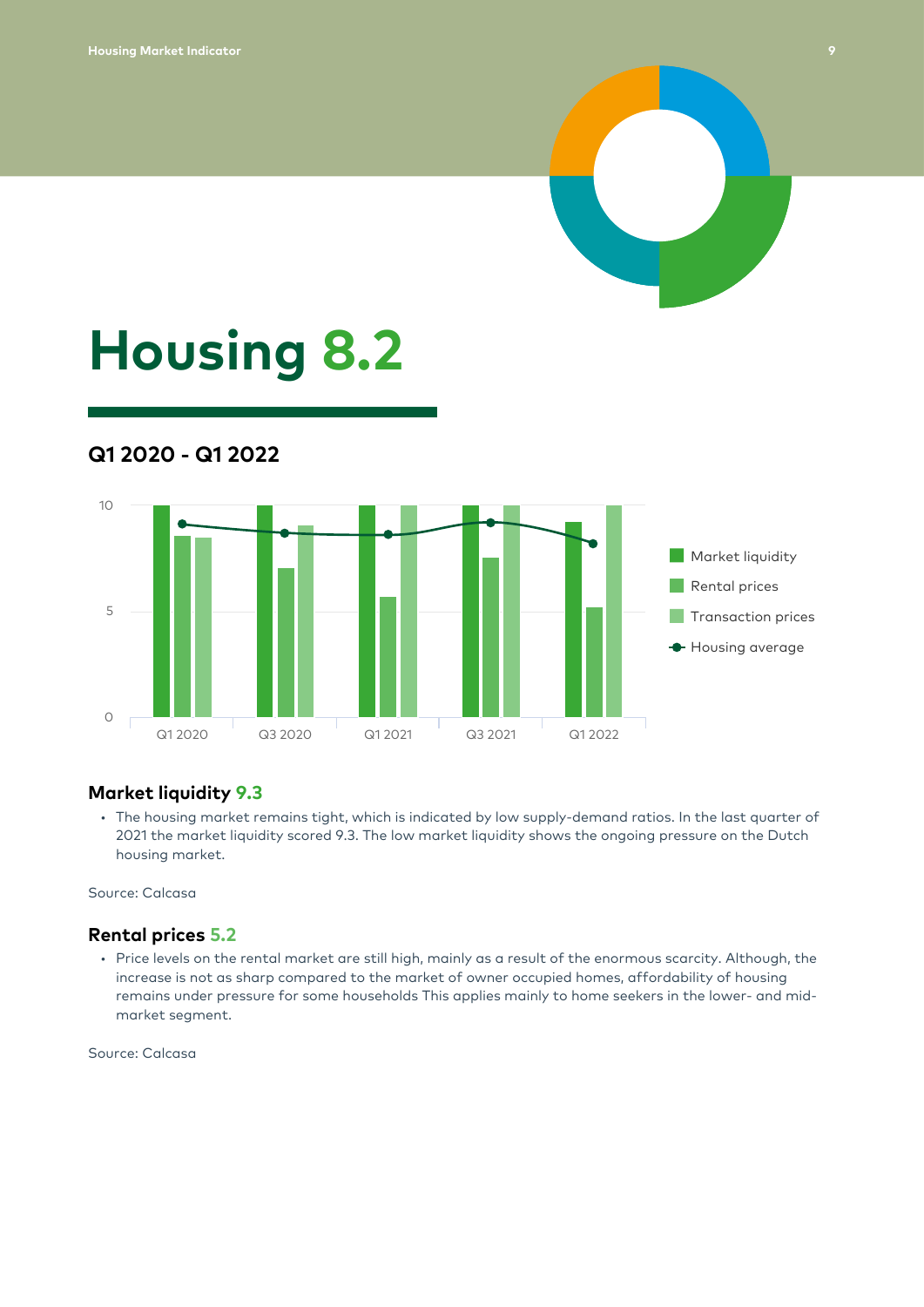

#### **Transaction prices 10.0**

- The driver transaction prices gets a maximum score of 10.0. Price levels on the owner-occupier market are still rising. In March, owner-occupied homes (excluding new constructions) were on average 19.5 percent more expensive than in the same month last year. In the first quarter of this year, altogether 43,923 homes have changed owners. This is over 34 percent less than in the same period in 2021.
- In the first months of 2022, the mortgage interest rate rose sharply. The interest rate rose from 1.20% in January for the lowest 20-year fixed mortgage rate to over 2.5% at the end of Q1 2022. There is no visible effect on house price development yet, but this may follow as market circumstances change and/or mortgage rates rise further.

Source: Statistics Netherlands, hypotheek-rentetarieven.nl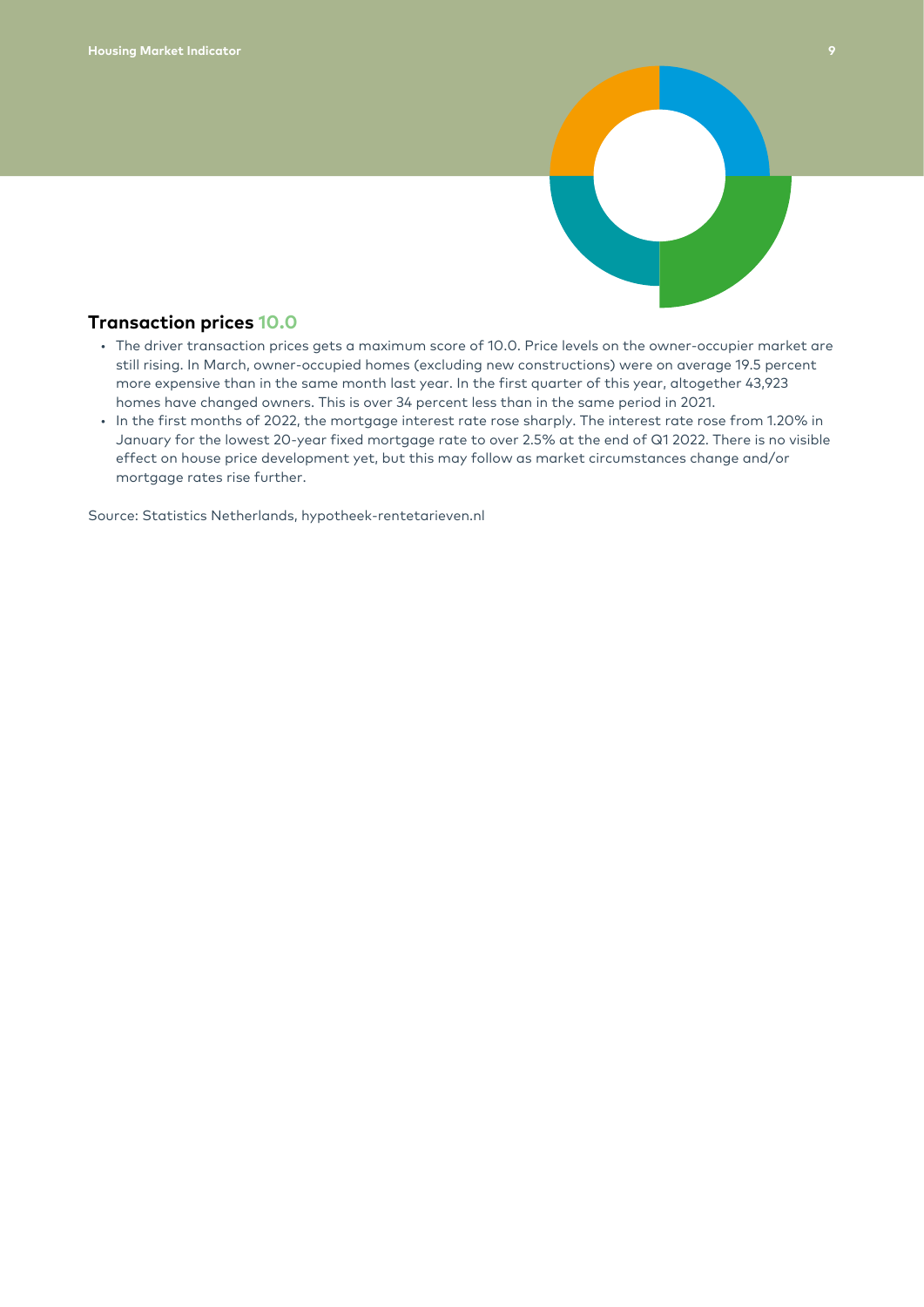### **Publication**

#### **Publisher**

Vesteda Investment Management B.V., Amsterdam

#### **Design**

Cascade – visuele communicatie, Amsterdam

#### **Photography**

Corné Bastiaansen, Hilversum

#### **Realisation**

F19 Digital Reporting, Eindhoven

#### **Copyright**

The photographs, figures and all the other content in this site are subject to copyright and intellectual property of Vesteda. It is not allowed to copy any pictures, figures or other content. Please contact Vesteda if you have any questions regarding the use of the information and/or figures and pictures as displayed in the Vesteda Market Watch.

#### **Housing Market Indicator: Technical explanation**

The Housing Market Indicator (HMI) is an objective indicator of the current market situation, developed by Vesteda. The HMI provides a quick overview of the Dutch housing market from a residential investors perspective. The HMI is updated twice a year.

The HMI is made of 12 key determinants. These 'drivers' are divided into 4 different quadrants with 3 drivers per quadrant. The 12 drivers are scores on a scale from 1 to 10, based on the best available data. The data on most drivers has been placed in historical perspective, whereas the historical lower and upper limits were determined as the maximum range. Only on the drivers GRESB and customer satisfaction the actual scores are used. The average of the scores on the 12 drivers was then used to calculate a final score. The indicator only contains historical data, predictions are not included in the HMI.

As the manager of the largest residential fund in the Netherlands, Vesteda believes it is important to increase the knowledge on the Dutch residential investment market and to promote transparency. With the Housing Market Indicator, Vesteda therefore offers more insight into current market developments on the Dutch housing market.

#### **Disclaimer**

Information contained in this Market Watch has been prepared for informational purposes only and is not intended to convey or constitute legal, tax and/or investment advice and is not a substitute for obtaining appropriate advice from a qualified advisor. You should not act or refrain from acting upon any such information without first seeking appropriate professional advice on the particular facts and circumstances at issue. The information presented in this Market Watch is provided "as is" without representation or warranty of any kind. We do not represent or warrant that such information is or will be always up-to-date, complete, or accurate. Any representation or warranty that might be otherwise implied is expressly disclaimed. We are not liable to you or others, in any way or for any damages of any kind, arising from this Market Watch, or your access to or use of or reliance on the information contained herein.